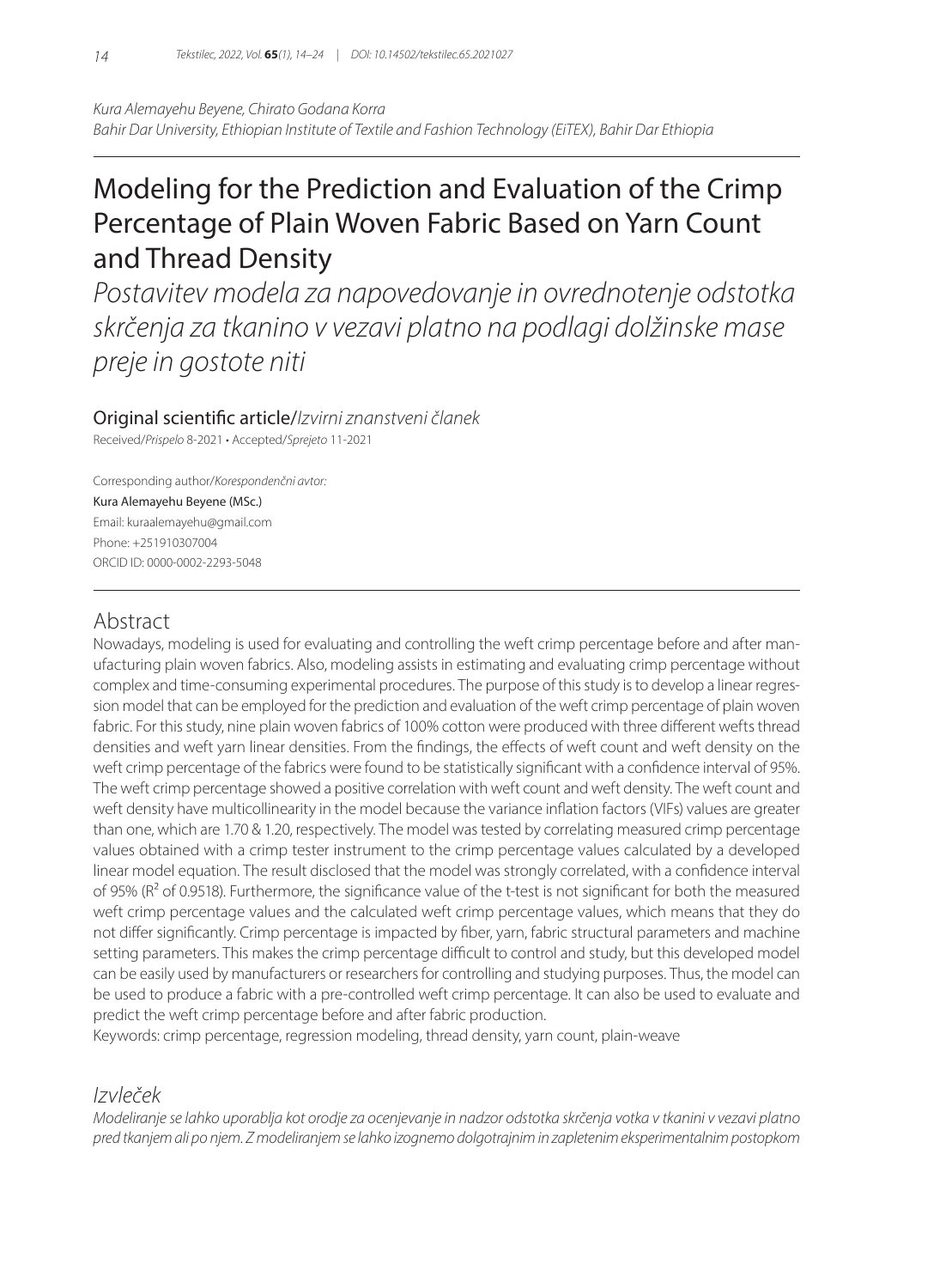*za določanje in vrednotenje skrčenja votka. Namen te študije je razviti linearni regresijski model za napovedovanje in ovrednotenje stkanja votka v tkaninah v vezavi platno. Za ta namen je bilo izdelanih devet tkanin v vezavi platno iz 100-odstotnega bombaža v treh različnih gostotah po votku in z uporabo votkovne preje z različno dolžinsko maso. Ugotovljeno je bilo, da so vplivi dolžinske mase votkov in gostot po votku na odstotek stkanja statistično pomembni, s 95-odstotnim intervalom zaupanja. Vrednost skrčenja votka je pokazala pozitivno korelacijo z dolžinsko maso votka in gostoto votkovnih niti. Vendar dolžinska masa votka in gostota votkovnih niti izkazujeta v modelu multikolinearnost, saj sta vrednosti faktorjev inflacije variance (VIFs) večji od ena, kar je 1,70 oziroma 1,20. Model je bil preizkušen z izračunom korelacije med izmerjenimi vrednostmi stkanja in vrednostmi stkanja, izračunanimi s pomočjo razvite linearne modelne enačbe. Rezultat je pokazal veliko koreliranje modela s 95-odstotnim intervalom zaupanja (R² 0,9518). Tudi vrednosti t-testa niso pokazale statistično pomembnih razlik med izmerjenimi in izračunanimi vrednostmi stkanja. Odstotek stkanja votkovnih niti v tkanini je odvisen od številnih parametrov, kot so lastnosti vlaken, struktura preje in tkanine ter nastavitev strojne opreme. Zaradi številnih vplivov je odstotek stkanja votka težko nadzorovati, vendar se model lahko uporabi za nadzor in proučevanje le-tega tako s strani proizvajalcev kot raziskovalcev. Model lahko uporabimo za izdelavo tkanine z vnaprej načrtovanim odstotkom stkanja votka. Uporablja se lahko za ocenjevanje in napovedovanje odstotka skrčenja votka tudi pred izdelavo tkanine in po njej.* 

*Ključne besede: odstotek skrčenja, regresijsko modeliranje, gostota niti, dlžinska masa preje, platno*

# 1 Introduction

There are various types of weave structures that are manufactured nowadays, such as plain, twill, honeycomb, satin and other derivatives. The weave architecture is constructed from the interlacement of two sets of yarn: weft and warp yarns. The yarn interlacement forms a crimp. A crimp is geometrically considered as the percentage excess of the length of the straight yarn axis over the cloth length or fabrics [1‒3].

Crimp percentage could be affected by various factors, such as thread density of the warp and weft, loom setting, fabric structure and yarn count, amongst others. A theory can be proposed that the crimp percentage of the yarn of the woven fabric is directly related to the tension that is applied during weaving. The warp tension significantly affects both the warp and weft yarn crimp percentage. Also, the weft crimp percentage increases with the increase of warp tension [4, 5]. With an increase of the weft yarn count, the crimp percentage of weft yarn increases, whereas it reduces for the warp yarn at comparable weft densities. The series of yarn of the woven fabric is directly related to the coarseness and density of the other series of yarn [6, 7].

The crimp of warp and weft yarn in woven fabrics is an important parameter that influences several fabric properties such as fabric mass per unit area (GSM), surface roughness, strength, extensibility, thickness, compressibility, stress-strain relations, handle, and creasing. A higher number of interlacements results in wavier yarns and an increase

in yarn crimp. The yarn crimps also influence the economics of the fabrics as they impact the quantity of yarn required to weave a fabric during manufacturing and a difference in the weight per unit area [8, 9].

Several researchers proposed different methods of crimp percentage measurements, such as how it can be calculated and how it affects the properties of fabrics. The yarn crimp percentage is majorly influenced during the manufacturing and technological finishing stages of the woven fabric. Predictive modeling has nowadays become a powerful tool that can deliver real value through its application and innovation to different textile industries. It forms an essential part of the research and development effort of many of the world's leading organizations and can be incredibly valuable for textile industries. Using linear modeling, it is possible to identify the effective features of crimp percentage in fabric structure and also to discover how crimp percentage influences the properties of woven fabrics. When the model is used in combination with good analysis and experimentation, it can enhance progress, save time, minimize cost, multiply effort, and efficiently use resources. The results are perceptible, available quickly, and projected appropriately.

In this research, a regression model was developed based on three thread densities and three counts in the weft direction of fabrics. Since crimp percentage is one of the main parameters of woven fabric construction, yarn crimp has a practical significance for designers; in particular, this parameter can be exploited to define fabric behavior during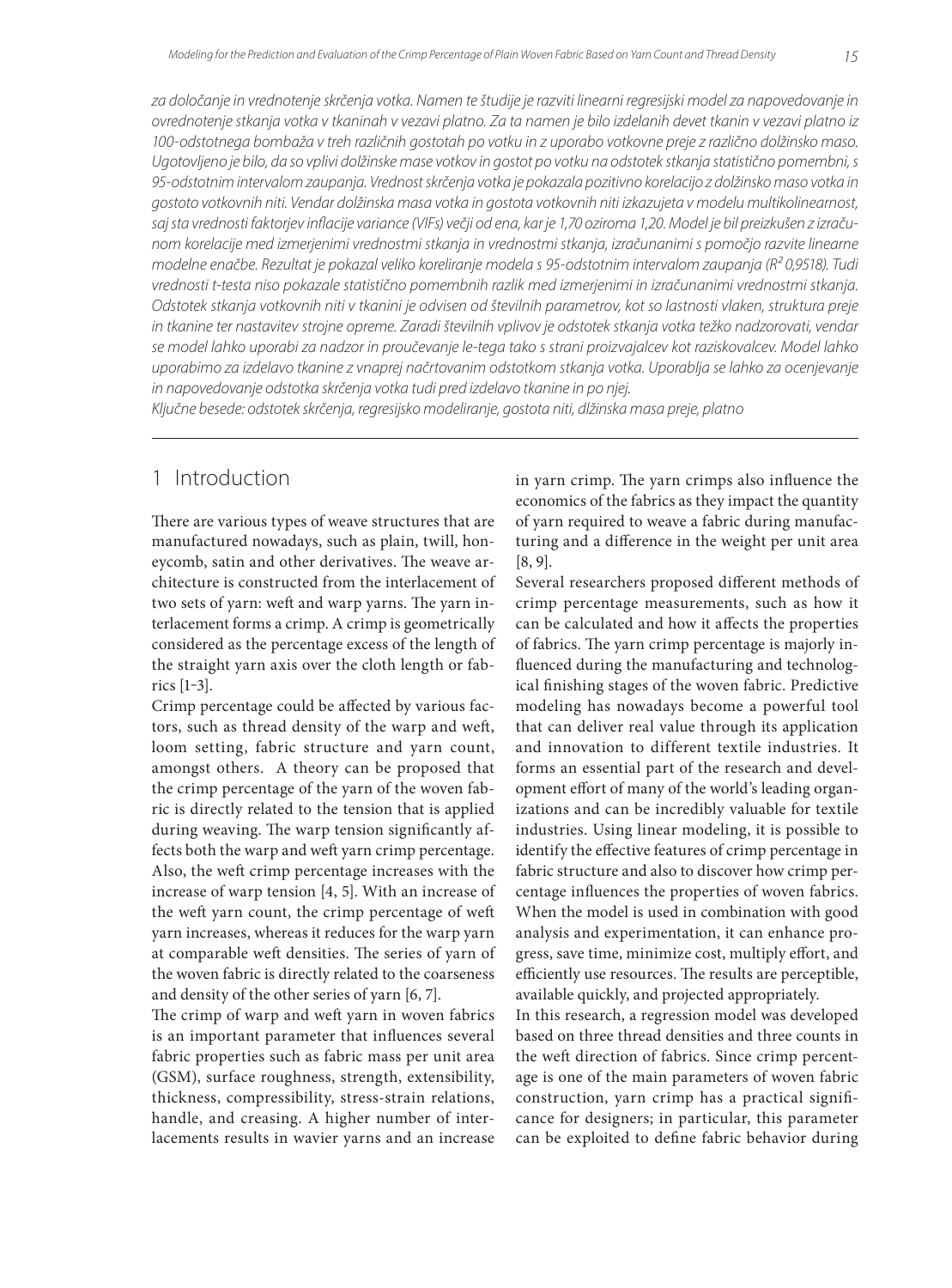the manufacturing and finalization process in addition to defining material (yarn) consumption. Thereby, a designer on the loom can have the ability to analyze the input parameters for manufacturing plain woven fabrics and predict the behavior of weft crimp percentage in woven fabrics. It is also possible to detect that weft crimp percentage depending on the type of raw materials (which is cotton), yarn structure (which is weft count), and fabric geometry (which is weft density). The linear model provides a good basis for investigating, analyzing, predicting and evaluating weft crimp percentage during manufacturing, finishing treatment, and even after manufacturing, for testing and predictions.

# 2 Materials and methods

#### *2.1 Materials*

Nine plain woven fabrics, 100% cotton, were produced with different structural parameters by a Picanol air jet loom. The fabrics used for this study have three different weft densities (threads/cm) and three different weft yarn linear densities. Warp thread density, warp count, tension, loom speed, and relative humidity were kept constant, as shown in Table 1. After the fabrics production, each fabric was treated with a combined pretreatment process. The chemicals used were sodium hydroxide 3%, hydrogen peroxide 4%, sodium silicate 2%, wetting agent 0.5%, and EDTA 0.5 on the weight of the fabric and 1:10 liquor ratios. The efficiency of a combined pretreatment was assessed by the iodine solution test method as per AATCC and the samples showed a brown color and good water absorbency.

#### *2.2 Experimental design*

Central composite design experiments require a minimum number of trials for estimating the main effect and a lower number of runs, and allow sequential experimentation, which provides flexibility and time-saving in running the experiment and analysis [10]. Central Composite Design (CCD) with two independent variables (factors) was applied to investigate the effect of weft yarn count and weft density on the crimp percentage of a plain woven fabric in the weft direction. The experiment has 8 non-center and 5 center points. The total number of the run was 13 with five numbers of the replica, as shown in Table 2.

#### *2.3 Experimental procedure*

Five test specimens were prepared for measuring crimp percentage from each produced sample and conditioned at  $65\% \pm 2\%$  relative humidity and 20 °C  $\pm$  2 °C for a minimum of 24 hour before testing according to ASTM-D1776 practice for conditioning and testing textile materials. The weft crimp in the fabric samples was measured by the Shirley crimp tester instrument and the crimp percentage values of yarns were calculated according to the ASTM-D3883-04 standard using Equation 1.

$$
Crimp \frac{Y - F}{F} * 100\,(\%) \tag{1}
$$

where *F* is the distance between benchmarks on the yarn in the fabric and *Y* is the distance between benchmarks on the yarn after removal from the fabric and straightening. The values of the crimp percentages are depicted in Table 2 under the column of response. The data were used for model

*Table 1: Construction parameters of the nine woven fabrics*

| Fabrics code   | Weave type | Warp density<br>(threads/cm) | Warsp count<br>(text) | Weft density<br>(threads/cm) | Weft count (tex) |
|----------------|------------|------------------------------|-----------------------|------------------------------|------------------|
| F1             | Plain      | 24                           | 29.5                  | 18                           | 14.76            |
| F <sub>2</sub> | Plain      | 24                           | 29.5                  | 21                           | 14.76            |
| F <sub>3</sub> | Plain      | 24                           | 29.5                  | 24                           | 14.76            |
| F4             | Plain      | 24                           | 29.5                  | 18                           | 29.5             |
| F <sub>5</sub> | Plain      | 24                           | 29.5                  | 21                           | 29.5             |
| F <sub>6</sub> | Plain      | 24                           | 29.5                  | 24                           | 29.5             |
| F7             | Plain      | 24                           | 29.5                  | 18                           | 42               |
| F8             | Plain      | 24                           | 29.5                  | 21                           | 42               |
| F9             | Plain      | 24                           | 29.5                  | 24                           | 42               |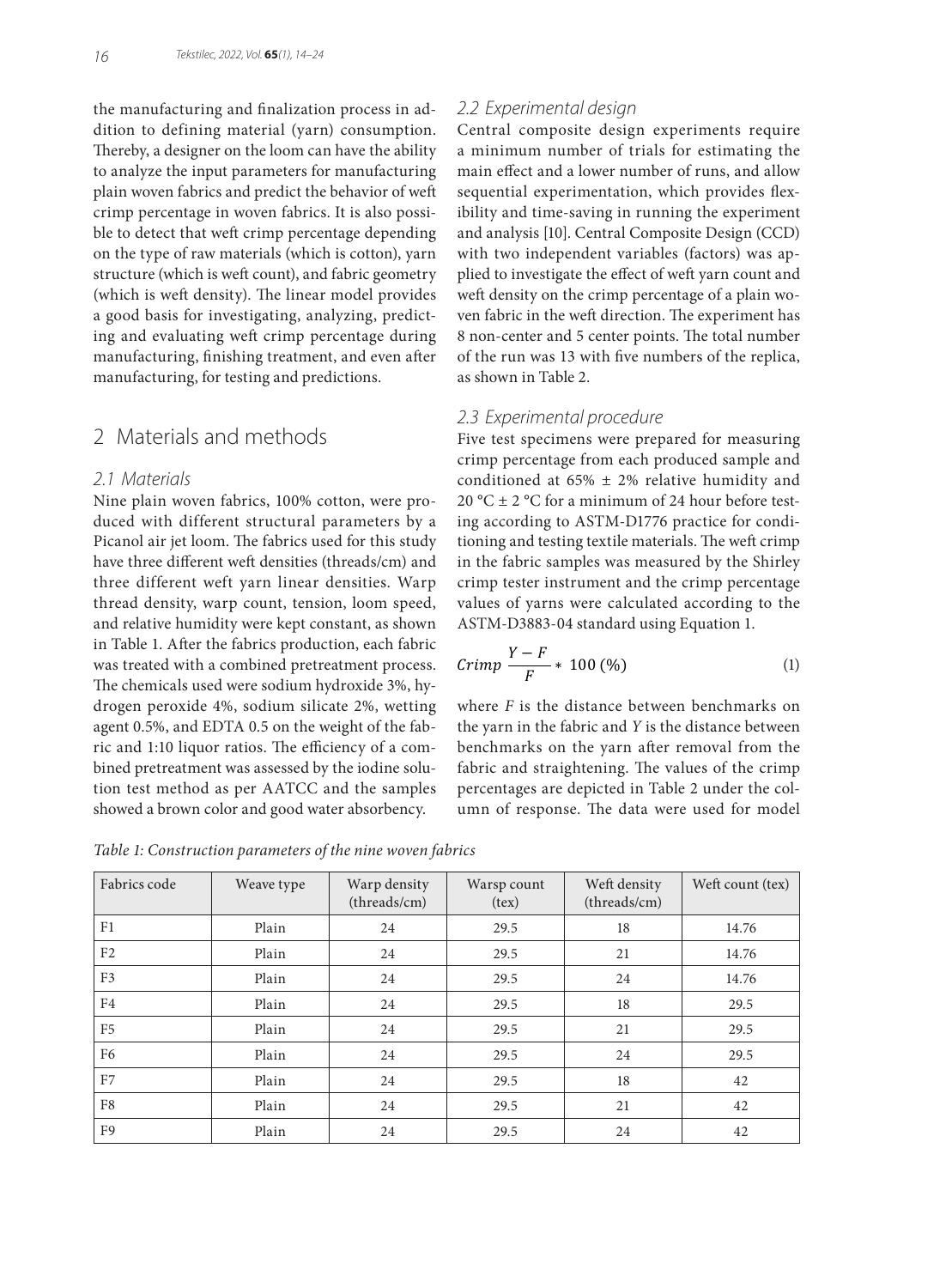| <b>Fabrics Code</b> | Run            | Factor 1    | Factor 2             | Response 1       |
|---------------------|----------------|-------------|----------------------|------------------|
|                     |                | Count (tex) | Density (threads/cm) | Crimp percentage |
| F <sub>5</sub>      | $\mathbf{1}$   | 29.5        | 21                   | 5.16             |
| F6                  | 2              | 29.5        | 24                   | 5.96             |
| F4                  | 3              | 29.5        | 18                   | 4.56             |
| F7                  | 5              | 42          | 18                   | 6.56             |
| F <sub>5</sub>      | 6              | 29.5        | 21                   | 5.16             |
| F1                  | 12             | 14.76       | 18                   | 3.80             |
| F <sub>5</sub>      | 8              | 29.5        | 21                   | 5.16             |
| F <sub>5</sub>      | 9              | 29.5        | 21                   | 5.16             |
| F <sub>9</sub>      | $\overline{4}$ | 42          | 24                   | 7.64             |
| F <sub>5</sub>      | 10             | 29.5        | 21                   | 5.16             |
| F <sub>3</sub>      | 7              | 14.76       | 24                   | 4.12             |
| F2                  | 11             | 14.76       | 21                   | 3.88             |
| F8                  | 13             | 42          | 21                   | 7.20             |

*Table 2: The experimental design for crimp percentage*

development and statistical analysis and evaluations using the Design-Expert software analysis of variance (ANOVA) were conducted.

#### *2.4 Developing an empirical model for crimp percentage*

The properties of the fabric are noticeably affected by crimp percentages, hence controlling the crimp percentage and studying the effects of crimp on the fabric properties is difficult because crimp is an uncontrollable factor. Thus, to make crimp percentage controllable, modeling the crimp percentage based on the yarn and fabric structural parameters is necessary. Using the developed model, the weft crimp percentage value can easily be determined or predicted . The measured weft yarn crimp percentage from the fabric samples was used to develop the model equation. The experimental results in Table 2 were given as input to the Design-Expert software for developing the model and for further analysis. Design-Expert provides prediction equations (model) in terms of actual units and coded units. The coded equations are determined first and the actual equations are derived from the coded equations. To obtain the actual equation, each term in the coded

equation is replaced with its coding formula shown in equation 2.  $X_{coded} = \frac{X_{actual} - X}{(X_{High} - X_{Low})/2}$  $(2),$  where  $X_{\text{coded}}$  are coded values of weft crimp percentage,  $X_{actual}$  is the actual weft crimp percentage, *X* is the mean values of a weft crimp percentage, *XHigh* is the maximum values of weft crimp percentage, and  $X_{\text{Low}}$  is the minimum value of weft crimp percentage.

Although different parameters affect the weft crimp percentages of woven fabrics, assumptions are needed to obtain a reliable and valid model. Assumptions:

- all the fibers have the same properties,
- the fabric is produced with a constant tension force,
- the twist factor of the yarn is maintained as per the standards,
- normal yarn elongation % is maintained,
- the cross-section of yarns is regarded as a circle,
- the fabric is produced with the same warp count and density,
- the model is only valid for cotton material and plain-weave;

Multiple regression or, in this case linear regression, is a collection of statistical techniques and methods that are useful in building the types of empirical models required in response surface methodology (RSM). There is a close connection between RSM and linear regression analysis [11, 12]. The most commonly used linear equation to fit the experi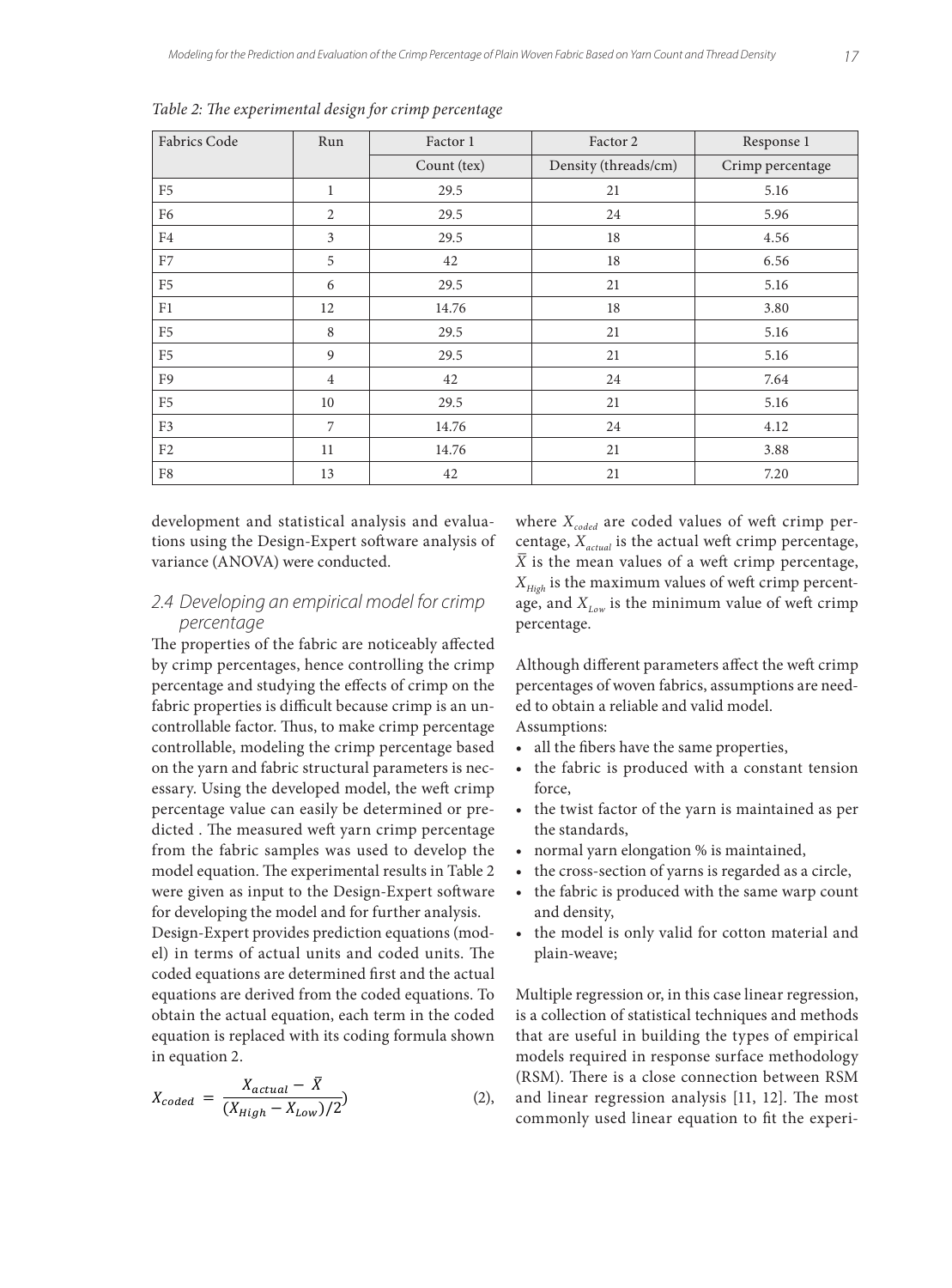mental data and to determine the output response is defined in equation 3.

$$
Crimp = \beta_0 + \beta_1 A + \beta_2 B \quad (%) \tag{3}
$$

where  $\beta$  is the center point,  $\beta$ <sub>*i*</sub> is the coefficient of a weft count,  $\beta$ <sub>2</sub> is the coefficient of a weft density, *A* is weft count, and *B* is a weft density.

#### *2.5 Model validity test*

It is always necessary to examine the fitted model to ensure that it provides an adequate approximation to the true system values and verifies that none of the least-squares regression assumptions and rules are violated. Proceeding with the exploration and optimization of a fitted response surface will likely give poor or misleading results unless the model provides an adequate fit by inputting the weft crimp percentage values measured by a crimp tester instrument into the developed model equation  $[13-15]$ .

#### *2.6 Model test*

A four plain woven fabric that was not used for model extraction purposes was used as the control model in the test measuring surface roughness values by the crimp tester instrument and to obtain the calculated crimp percentage values by the model equation. A structural parameter analysis (density and count) was done for the fabrics that were used for the model equation test purposes. The count of weft yarn from the fabric is measured according to ISO 7211-5 and the weft density of yarn was measured by using the ISO 7211-2 standard. Finally, the average value of each measured weft crimp percentage value of fabrics was used for calculating weft crimp percentage values by the developed model equation. Then, weft crimp percentage values of the fabrics were also measured by the Shirley crimp tester instrument. Finally, the correlation between the calculated and measured values of crimp percentage was determined through a plotted graph.

# 3 Results and discussion

### *3.1 Effects of count and density on the crimp percentage*

The weft crimp percentage of the produced fabric was measured and calculated according to the ASTM-D3883-04 standard as shown in Table 2 under the response column and the Quantile-Quantile Plot implies that the collected data were normally distributed as shown in Figure 1. From the box plot in Figure 2, it can be observed that the collected data of weft crimp percentage have no outliers either the upper limit or lower limit. This implies that the collected data are normally distributed and can be used for further statistical analysis and modeling purposes.



*Figure 1: The Quantile-Quantile Plot of the input data vs. standard normal*

The ANOVA Table 3 indicates that the linear model can be used to describe the crimp percentage of the fabrics based on yarn and fabric parameters, which are count and density, respectively. The F-value is 121.71 ( $P < 0.0001$ ) which implies that the model is significant. There is only a 0.01% chance that an F- value this large could occur due to error. The Pvalues of less than 0.05 ( $P < 0.05$ ) indicate the significance of the model terms. Both the model terms count and density are statistically significant at 95% of the confidence interval since they have a P- value of 0.0001 and 0.0027, respectively. The predicted  $\mathbb{R}^2$ of 0.9341 is in strong agreement with the adjusted  $\mathbb{R}^2$ of 0.9526 since the difference is less than 0.2, which ensures that there is a satisfactory adjustment of the model to the weft crimp percentage values. These indicate that the predicted  $R^2$  shows the extent of the variance of the dependent (weft crimp percentage) variable that has been explained by independent (weft yarn count and weft density) variables in the model term. Moreover, the adjusted  $R^2$  is the modified version of the predicted  $R^2$  that shows the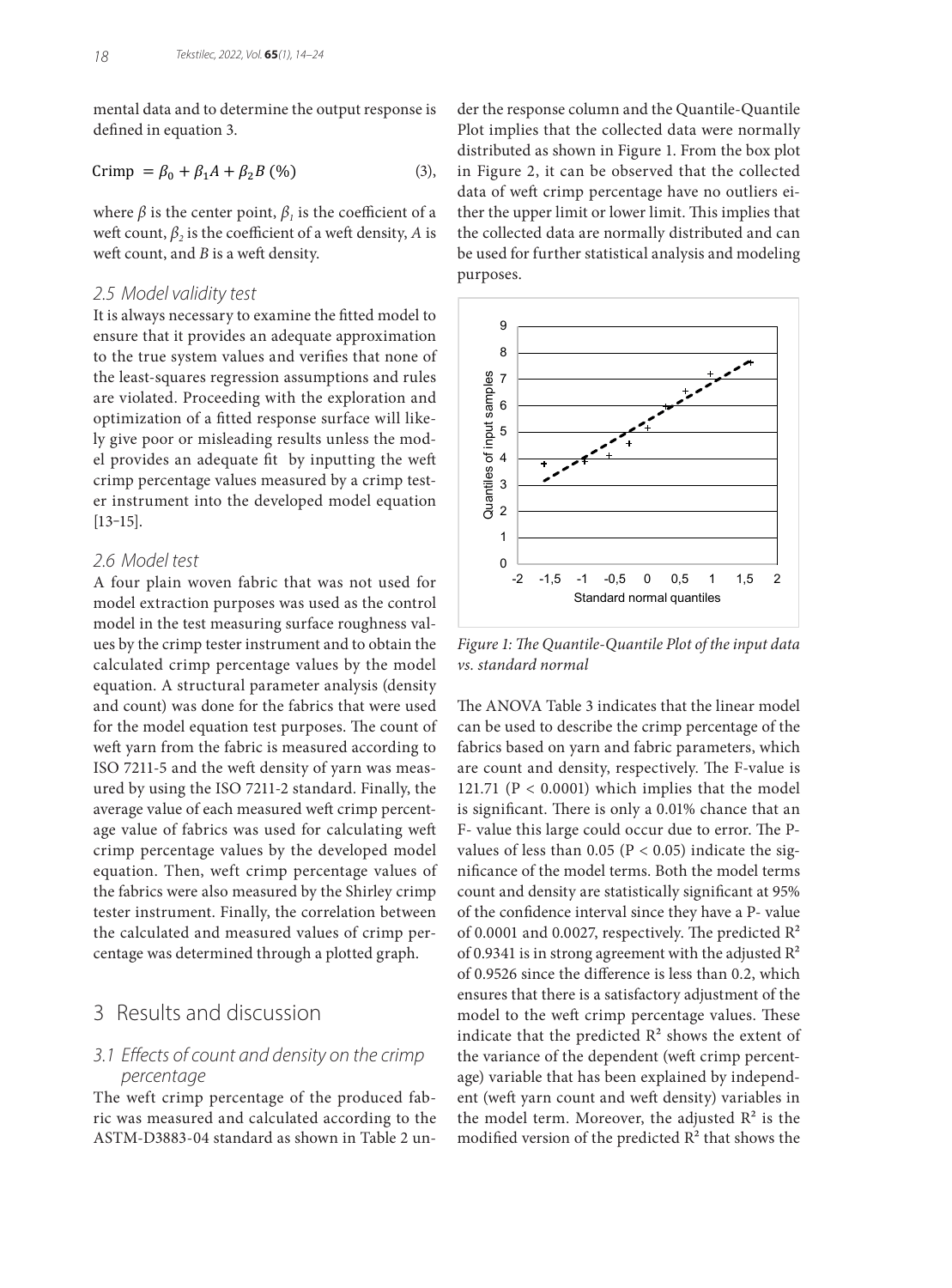

*Figure 2: The box plot of the crimp percentage data for the nine woven fabrics*

usefulness of the predictors (weft yarn count and weft density) in the model term. Thus, their difference should be less than 0.2 and even as it becomes smallesr, that signalls that the dependent variables were better explained or have strong correlations with the independent variable. However, their difference should not be greater than 0.2 [16, 17].

The effect of weft yarn count on the weft crimp percentage value of fabrics was observed. Weft crimp percentage values increase as the weft yarn count becomes coarser, while weft crimp percentage value decreases as the weft yarn becomes increasingly finer as shown in Figure 3. The coarser the yarn is, the more rigid it is and has a higher bending point, whereas finer yarn is less rigid and has a small bending point. This was due to the fact that coarser yarn can create higher waviness, while finer yarn creates lower waviness during the interlacement of the two yarns [7, 18]. Also, the weft crimp percentage values of the fabrics increase as the weft density of the fabrics increases, whereas the weft crimp percentage decreases as the weft density decreases as shown in Figure 3. This was because as the thread

density of weft yarn increases, the weft and valley on the yarn increases. This is due to the tight interlacement of weft yarn over the warp. As the tightness or compactness of the fabrics increases, the weft yarn properly bends over the warp yarn, which results in an increase in the weft crimp percentage. On the other hand, the waviness of the weft yarn decreases as the weft density decreases in the plain woven fabrics, the result of which is a decrement in weft crimp percentage. This is because as the weft



*Figure 3: The effects of both density and count on weft crimp percentage*

| Source      | Sum of Squares | Df | Mean Square | F-value | P-value  | Decision        |
|-------------|----------------|----|-------------|---------|----------|-----------------|
| Model       | 21.95          | 2  | 10.98       | 121.71  | < 0.0001 | Significant     |
| Count       | 20.61          |    | 20.61       | 228.56  | < 0.0001 | Significant     |
| Density     | 1.41           |    | 1.410       | 15.660  | 0.0027   | Significant     |
| Residual    | 0.9018         | 10 | 0.0902      |         |          |                 |
| Lack of Fit | 0.7218         | 6  | 0.1203      | 2.670   | 0.1802   | Not significant |
| Pure Error  | 0.1800         | 4  | 0.0450      |         |          |                 |
| Cor Total   | 22.85          | 12 |             |         |          |                 |

*Table 3: ANOVA Table of regression*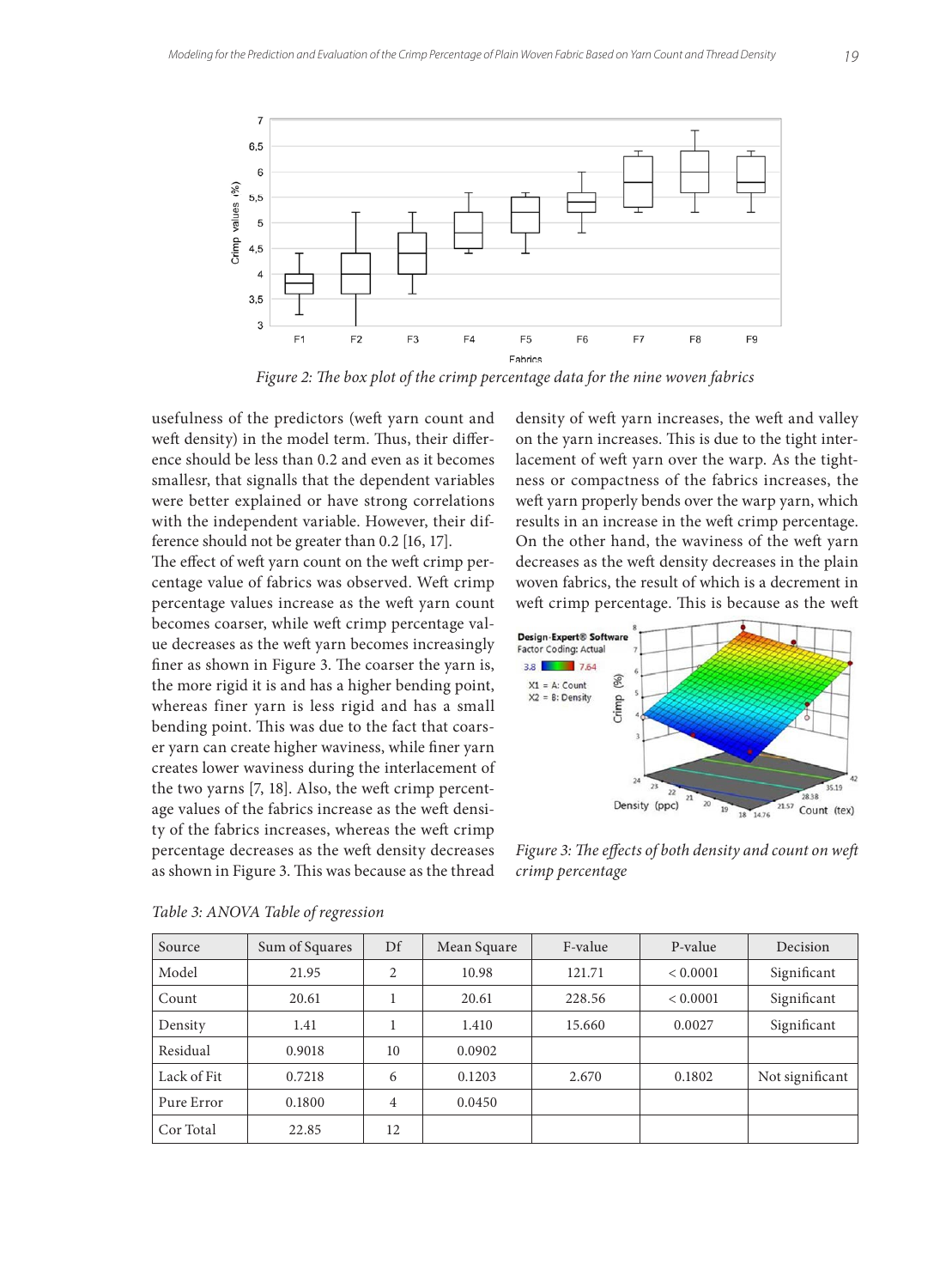density decreases the fabric tightness also decreased [19, 20].

The coefficient estimate represents the expected change in response per unit change in factor value when all the remaining factors are held constant. For instance, if weft count increases by one unit, the response (weft crimp percentage) increases by 1.59 units while keeping the weft density and other parameters constant. Also, if weft density increases by one unit, the response (weft crimp percentage) increases by 0.4667 units, while keeping the weft count and other parameters constant as is shown in Table 4. The coefficients are adjustments around that average based on the factor settings. The variance inflation factor (VIF) quantifies the extent of correlation between one predictor and other predictors in a model. A VIF can be computed for each predictor in a predictive model (21, 22). The variance inflation factors (VIF) for the predictor weft count, for example, indicate that the variance of the estimated coefficient of weft count is inflated by factor 1.70 because weft count is highly correlated with weft density in the model, as shown in Table 4. The factors are orthogonal when the VIFs values are 1; VIFs values greater than 1 indicate multi-collinearity, so the higher the VIF, the more severe the correlation of factors. As a rough rule, VIFs less than 10 are tolerable (16, 23). Thus, weft count and weft density have multicollinearity in the model term because the VIFs values are greater than one.

#### *3.2 Model equation for crimp percentage*

The actual model equation was developed by using the weft crimp percentage values of the nine samples that were measured by the crimp tester instrument and the crimp percentage was calculated by Equation 1. The equation in terms of actual factors (count and density) can be used to make predictions about the crimp percentage for the given levels of each factor. This equation cannot be used to determine the relative impact of each factor because the coefficients are scaled to accommodate the units of each factor and the intercept is not at the center of the design space

[24, 25]. The center point value and the coefficient values for each weft yarn count and weft density of the actual model equation were not used to interrelate their relationships. Thus, the actual model equation 4 can be used for the prediction and evaluation of the weft yarn crimp percentage from the given yarn and fabric structural parameters.

 $Weft \text{ crime} = -1.1122 + 0.1177 \times \text{Count(Weff)} +$ <br> $+ 0.1506 \times \text{Densim(Meff)}(W_0)$  (4)  $+ 0.1506 \times$  Density(Weft)(%)

where, −1.1122 is the center point of the model, +0.1177 is the coefficient of weft count and +0.1506 is the coefficient of weft density. By substituting the weft count and weft density values in Equation 4, the weft crimp percentage can be easily calculated. The sign of the center point of the model is negative but does not have any effect on the model term unless the independent can be zero. So, there is no single way that the independent factors (weft yarn count and weft density) could be zero. The center point is a model described as the mean response value when all predictor variables are set to zero [26, 27]. Mathematically, that is correct. However, a zero setting for all predictors that are weft yarn count and weft density in the model, is often an impossible/nonsensical combination. If all of the predictors cannot be zero, it is impossible to interpret the value of the center point [27].

#### *3.3 Model validity test*

The model validation was conducted by using the crimp percentage values obtained from the crimp formula Equation 1 and the calculated crimp percentage values from the model equation 4 for the nine plain woven fabrics that were used earlier for the model equation extraction purpose, as shown in Table 5. Finally, the correlation between the calculated and measured values was determined through plotted graphs. It is necessary to examine the effect of the developed model equation to ensure that it provides an adequate approximation to the true values and verifies that none of the least-squares regression assumptions and rules are violated [10, 13].

*Table 4: Coefficients in Terms of coded factors*

| Factor    | <b>Coefficient Estimate</b> | df | Standard Error | 95% CI Low | 95% CI High | <b>VIF</b> |
|-----------|-----------------------------|----|----------------|------------|-------------|------------|
| Intercept | 5.26                        |    | 0.0907         | 5.06       | 5.46        |            |
| A-Count   | 1.59                        |    | 0.1342         | 1.30       | 1.89        | 1.70       |
| B-Density | 0.4667                      |    | 0.1331         | 0.1700     | 0.7633      | 1.20       |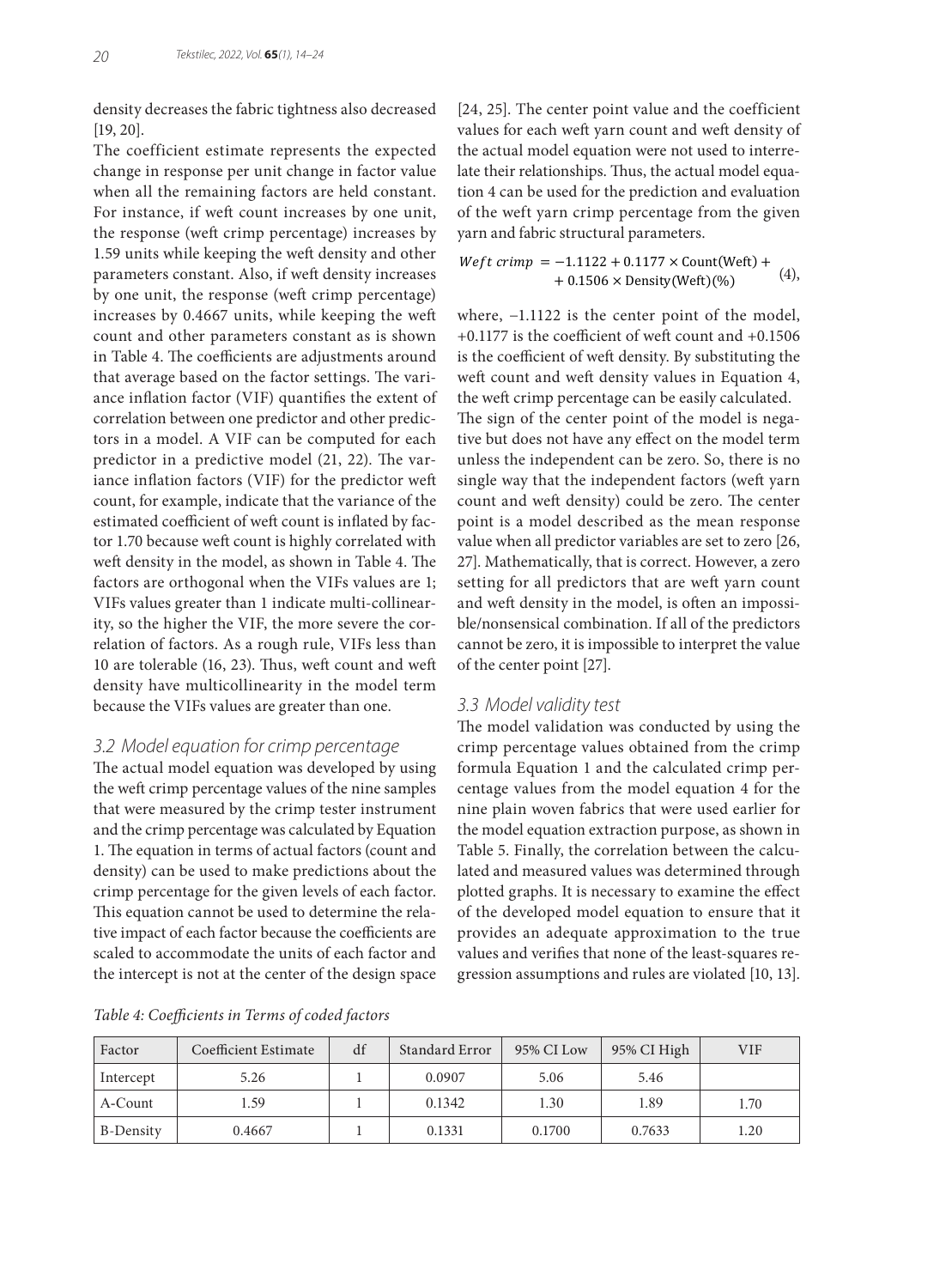| Fabric code    | Warp density<br>(threads/cm) | Warp count<br>(text) | Weft density<br>(threads/cm) | Weft count<br>(text) | Measured<br>crimp $(\%)$ | Estimated<br>crimp $(\%)$ |
|----------------|------------------------------|----------------------|------------------------------|----------------------|--------------------------|---------------------------|
| F <sub>1</sub> | 24                           | 29.5                 | 18                           | 14.76                | 3.8                      | 3.335                     |
| F <sub>2</sub> | 24                           | 29.5                 | 21                           | 14.76                | 3.88                     | 3.787                     |
| F <sub>3</sub> | 24                           | 29.5                 | 24                           | 14.76                | 4.12                     | 4.238                     |
| F4             | 24                           | 29.5                 | 18                           | 29.5                 | 4.56                     | 5.070                     |
| F <sub>5</sub> | 24                           | 29.5                 | 21                           | 29.5                 | 5.16                     | 5.522                     |
| F <sub>6</sub> | 24                           | 29.5                 | 24                           | 29.5                 | 5.96                     | 5.973                     |
| F7             | 24                           | 29.5                 | 18                           | 42                   | 6.56                     | 6.541                     |
| F8             | 24                           | 29.5                 | 21                           | 42                   | 7.2                      | 6.993                     |
| F9             | 24                           | 29.5                 | 24                           | 42                   | 7.64                     | 7.445                     |

*Table 5: Crimp percentage measured and estimated values used for model validity test*

As shown in Figure 4, the proposed model equation 4 can properly correlate the experimentally measured data from crimp formula Equation 1 at the confidence interval of 95% ( $\mathbb{R}^2$  of 0.95864). Thus, the model was valid because the measured value obtained by crimp percentage formula Equation 1 is articulated further by the calculated value obtained by the developed model equation 4, as shown in Figure 4. The broken blue line represents the calculated weft crimp percentage obtained by the developed model equation 4 and the green dot-triangle line represents the measured weft crimp percentage value obtained by crimp percentage formula Equation 1. Both have a better correlation or approximation, with a straight-line drawn linearly by the continuous yellow line in Figure 4. Thus, the model equation 4 correctly predicts the weft crimp percentage of the plain woven fabrics that were used for the model extraction purpose.

#### *3.4 Model test*

The model efficiency was tested by using four different fabrics that were not previously used for the model equation extraction. The fabric's properties were studied and the weft density and linear density were identified by using the ISO 7211-5 and ISO 7211-2 standards, as shown in Table 6. The model test helped to determine the accuracy and reliability of the model equation by correlating the measured and calculated values through plotted graphs. If the correlation percentage value was higher, then this means that the model drives accurate and reliable results. Table 6 shows the fabrics parameters used for the crimp percentage model test.

The correlation between the crimp percentage values obtained by the formula Equation 1 and the crimp percentage values from the developed model equation 4 was found to be strongly correlated with R² of 0.9518 at a 95% degree of freedom as shown



*Figure 4: The correlation for measured weft crimp percentage values by the crimp tester instrument and the estimated weft crimp percentage value by the model equation for model validity test*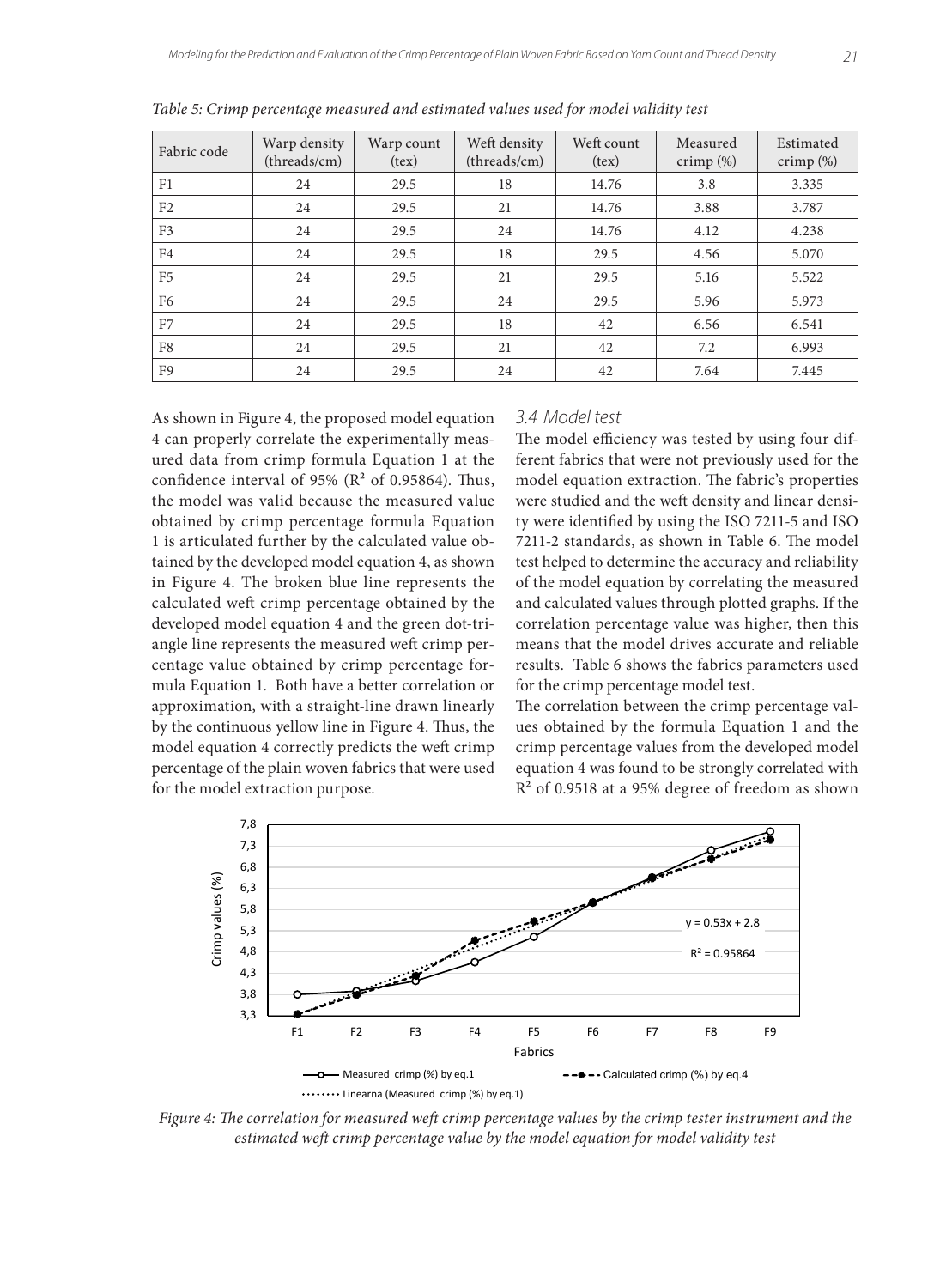| Fabric code    | Weave type |      | Linear density (tex) |      | Thread density (1/cm) | Crimp $(\%)$ |           |  |
|----------------|------------|------|----------------------|------|-----------------------|--------------|-----------|--|
|                |            | Warp | Weft                 | Warp | Weft                  | Measured     | Estimated |  |
| M1             | Plain      | 32   | 32                   | 32   | 28                    | 6.58         | 6.870286  |  |
| M <sub>2</sub> | Plain      | 20   | 20                   | 20   | 20                    | 4.48         | 4.253289  |  |
| M <sub>3</sub> | Plain      | 36   | 36                   | 21   | 21                    | 6.448        | 6.287084  |  |
| M <sub>4</sub> | Plain      | 34   | 34                   | 28   | 20                    | 5.62         | 5.901108  |  |

*Table 6: Fabrics parameters used for crimp percentage model test*

*Table 7: Independent samples test*

|              |                                |      | Equality of<br>t-test for equality of means<br>variances |        |    |              |            |                          |                                                |       |
|--------------|--------------------------------|------|----------------------------------------------------------|--------|----|--------------|------------|--------------------------|------------------------------------------------|-------|
|              |                                | F    | Sig.                                                     |        | df | Sig.         | Mean       | Std. error<br>difference | 95% confidence inter-<br>val of the difference |       |
|              |                                |      |                                                          |        |    | $(2-tailed)$ | difference |                          | Lower                                          | Upper |
| Weft         | Equal variances<br>assumed     | .018 | 0.89                                                     | $-.06$ | 6  | 0.954        | $-0.0443$  | 0.741                    | $-1.858$                                       | 1.769 |
| crimp $(\%)$ | Equal variances<br>not assumed | .018 | 0.89                                                     | $-.06$ | 6  | 0.954        | $-0.0443$  | 0.741                    | $-1.867$                                       | 1.778 |

in Figure 5. Thus, the model equation can be used for the prediction and evaluation of weft crimp percentages for fabrics which are a hundred percent cotton plain woven that may have different weft count and weft density.



*Figure 5: The correlation for measured and calculated weft crimp percentage for the model test*

The model equation capacity is also checked by independent samples t-test. Depending on the t-test that is used, a sample mean to a hypothesized value, the means of two independent samples, or the difference between paired samples can be compared. As shown in Table 7, the group means are not statistically significantly different because the value in the "Sig. (2-tailed)" is greater than 0.05. Looking at the group statistics in Table 7, it can be observed that the measured weft crimp percentage values by the crimp tester instrument has no difference when it is compared to the weft crimp percentage calculated by the developed model Equation 4. Thus, as it is not significant, then it can be concluded that the model capacity of weft crimp percentage is properly explained by weft thread density and weft yarn count.

# 4 Conclusion

The weft yarn count and weft density were used for the extraction of a weft crimp percentage model equation. All the fabrics used in this research work were produced on the same machine under the same conditions. The model equation was statistically significant at a confidence interval of 95%. It can adequately be used to describe the weft crimp percentage of plain woven fabrics. The weft yarn crimp percentage has a positive correlation with weft count and weft density for constant warp density and warp yarn count. The weft count and weft density has multicollinearity in the model term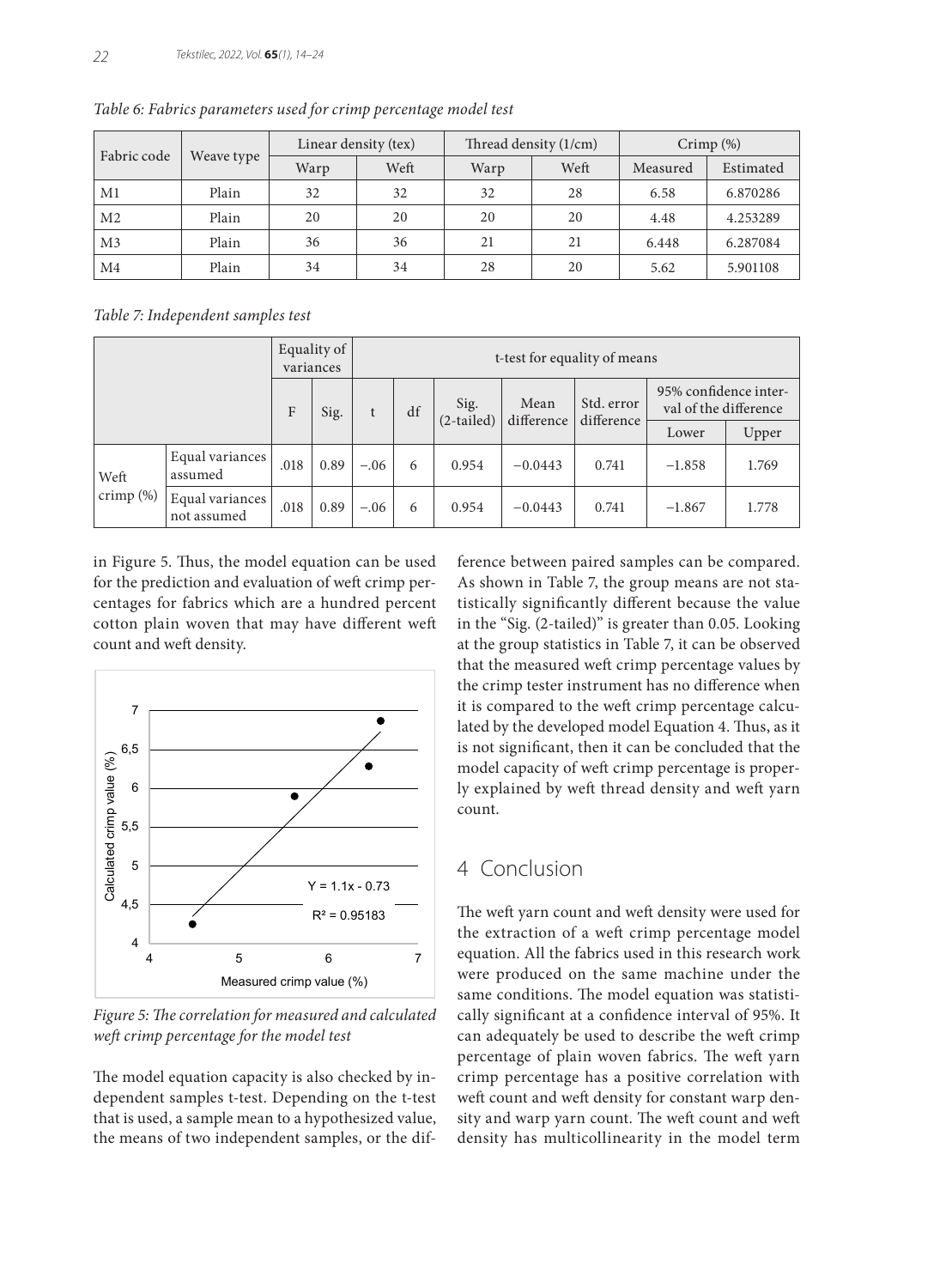because the VIFs values are greater than one. To produce fabrics with controlled and predetermined weft crimp percentages, the weft yarn linear density and weft density should be taken into consideration during production. The model was validated and tested by correlating measured weft crimp percentage values by a crimp percentage tester instrument and calculated weft crimp percentage values by the developed linear model equation. It discloses that the model was strongly correlated at the confidence interval of 95% with an  $R^2$  0.9586 and  $R^2$  of 0.9518, respectively. Also, the significance value of a t-test is not significant for both the measured weft crimp percentage values and calculated weft crimp percentage values. Thus, the model can be used to produce plain woven fabrics with a controlled weft crimp percentage and also for the evaluation and prediction of weft crimp percentage of plain woven fabrics. This study should be followed by further research and investigation because count and density are not the only factors that affect the weft crimp percentage properties of woven fabrics. This research could be extended in the future by considering fiber type, yarn parameters, and their alignment in fabric structures, either in warp and weft direction or the machine setting parameters.

#### *Acknowledgment*

*The corresponding author is extremely grateful to my family for their love, prayers, caring and sacrifices in preparing me for my future. I wouldn't be here today if you weren't MOM (Itukoo). Thank you for always being there as I continue to navigate these early years of my life. I am everything I am because you loved me, Aster Sileshi (MOM).*

## Reference

- 1. HUA, T. Fabric making technologies. In *Handbook of fibrous materials*. Edited by Jinlian Hu, Bipin Kumar and Jing Lu. Weinheim : Wiley, 2020, 477−498, doi: 10.1002/9783527342587.ch19.
- 2. PEIRCE, F.T. 5 The geometry of cloth structure. *Journal of the Textile Institute Transactions*, 1937, **28**(3), T45−T96, doi: 10.1080/19447023708658809.
- 3. SIRKOVÁ, B.K., MERTOVÁ, I. Prediction of warp and weft crimp in the construction of dobby woven fabrics. *The Journal of The Textile Institute*, 2020, **111**(10), 1401−1409, doi: 10.1080/00405000.2019.1701967.
- 4. AFROZ, F., SIDDIKA, A. Effect of warp yarn tension on crimp% in woven fabric. *European Scientific Journal*, 2014, **10**(24), 202−207.
- 5. OZKAN, G., EREN, R. Warp tension distribution over the warp width and its effect on crimp distribution in woven fabrics. *International Journal of Clothing Science and Technology,* 2010, **22**(4), 272−284, doi: 10.1108/09556221011048295.
- 6. ALA, D., BAKICI, G.G.E. Effects of weft count and weft density on yarn crimp% of unbleached and bleached 3/1(s) twill woven fabrics. *Journal of Textile Engineering*, 2017, **24**(108), 254−259, doi: 10.7216/1300759920172410804.
- 7. MERTOVA, I., NECKAR, B., ISHTIAQUE, S.M. New method to measure yarn crimp in woven fabric. *Textile Research Journal*, 2015, **86**(10), 1084−1096, doi: 10.1177/0040517514551464.
- 8. DAS, A., KOTHARI, V.K., BALAJI, M. Studies on cotton–acrylic bulked yarns and fabrics. Part II: fabric characteristics. *The Journal of The Textile Institute*, 2007, **98**(4), 363−376, doi: 10.1080/00405000701550098.
- 9. LORD, P.R. *Handbook of yarn production: technology, science and economics*. Cambridge : Woodhead Publishing, 2003, 1−17.
- 10. MYERS, R.H., MONTGOMERY, D.C., VINING, G.G., BORROR, C.M., KOWALSKI, S.M. Response surface methodology: a retrospective and literature survey. *Journal of Quality Technology*, 2004, **36**(1), 53−77, doi: 10.1080/00224065.2004.11980252.
- 11. BAŞ, D., BOYACI, İ.H. Modeling and optimization I: usability of response surface methodology. *Journal of Food Engineering*, 2007, **78**(3), 836−845, doi: 10.1016/j.jfoodeng.2005.11.024.
- 12. SADA, S. Modeling performance of response surface methodology and artificial neural network. *Journal of Applied Sciences and Environmental Management*, 2018, **22**(6), 875−881, doi: 10.4314/ jasem.v22i6.6.
- 13. BRAUN, M.T., OSWALD, F.L. Exploratory regression analysis: a tool for selecting models and determining predictor importance. *Behavior Research Methods*, 2011, **43**(2), 331−339, doi: 10.3758/s13428-010-0046-8.
- 14. KHURI, A. Introduction to linear regression analysis, fifth edition by Douglas C. Montgomery, Elizabeth A. Peck, G. Geoffrey Vining (short book review). *International Statistical Review*, 2013, **81**(2), 318−319, doi: 10.1111/insr.12020\_10.